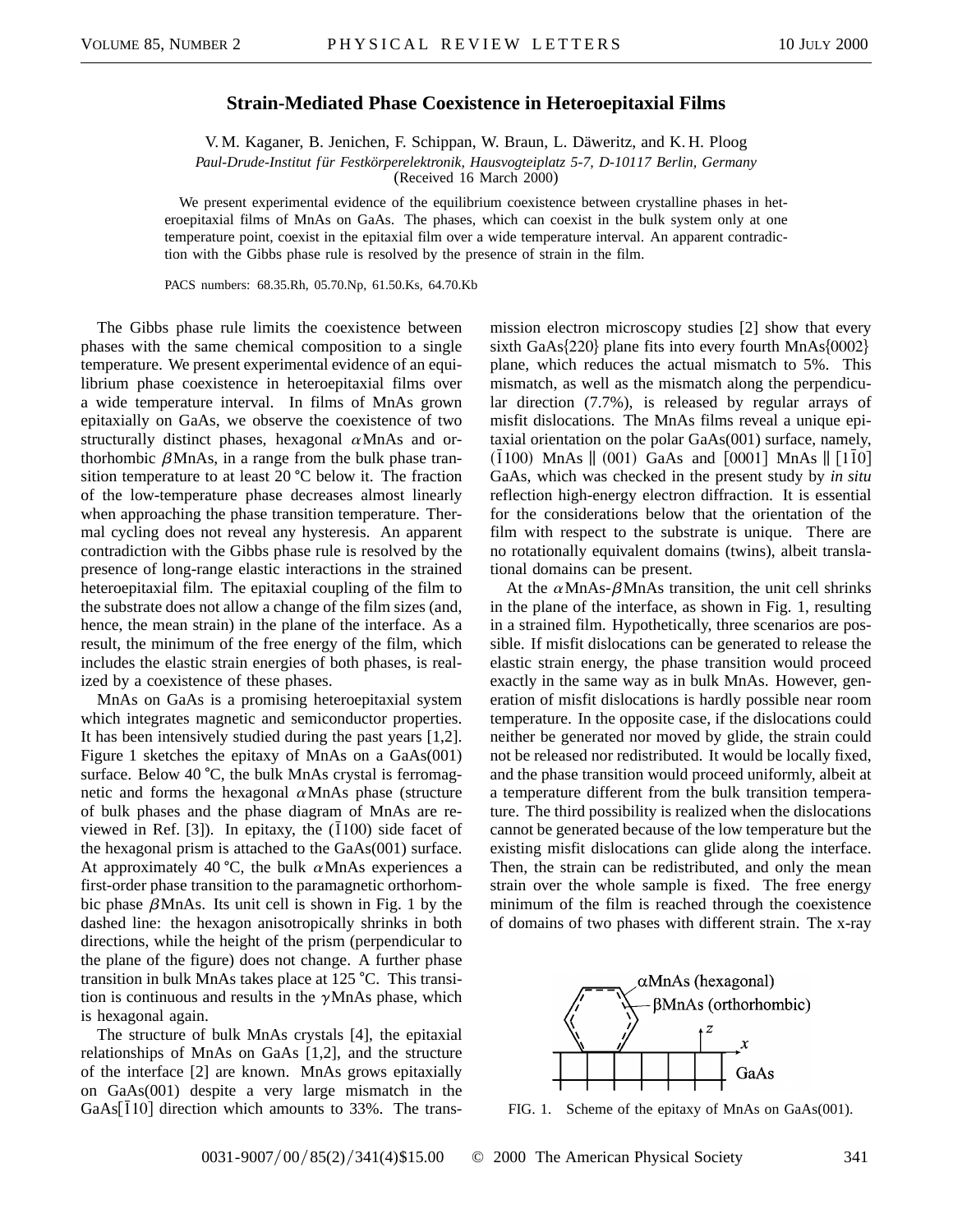data presented below show that this latter scenario is realized near the  $\alpha$ MnAs- $\beta$ MnAs transition.

MnAs layers, 250 nm thick, were grown by solid source molecular beam epitaxy on 100 nm thick GaAs buffer layers at 250 °C with a growth rate of 19 nm h<sup>-1</sup> [2]. The samples were transferred from the growth chamber through air to an UHV analysis chamber integrated in a six-circle diffractometer. The sample temperature was controlled by a radiative heating stage with an estimated systematic uncertainty in temperature determination of at most 5 °C. Large area Be windows allowed x-ray access to the sample. Temperature-dependent double crystal x-ray measurements were performed using an asymmetrically cut four-reflection Du Mond–Bartels-type Ge 220 monochromator placed at a distance of 20 cm from the sample. An 80 cm long x-ray capillary tube (angular acceptance  $0.1^{\circ}$ ) was used to bridge the distance from the point focus of the sealed x-ray tube to the monochromator.

Figure 2(a) presents the  $\omega$ -2 $\theta$  x-ray diffraction scan of the MnAs/GaAs(001) film at 30 °C. (Here,  $\omega$  denotes the glancing angle of incidence on the sample surface and  $2\theta$ the detector angle with respect to the incident beam.) The peak of the GaAs substrate and the peaks of  $\alpha$ MnAs and  $\beta$ MnAs are clearly distinguished. When the temperature is changed, the intensities of the two MnAs film peaks also change. The structure factors of both reflections are almost equal, and, hence, the ratio of the integrated intensities of  $\alpha$ MnAs and  $\beta$ MnAs peaks is equal to the ratio of the volume fractions of the phases in the film. The measurements were performed in two thermal cycles of stepwise cooling and heating between 45 and 27.5  $\degree$ C with a measurement at each temperature. The ratio of the integrated intensities does not show any hysteresis and does not change from one cycle to another, which points to an equilibrium coexistence of the two phases.

The fraction of the  $\alpha$ MnAs phase is plotted as a function of temperature in Fig. 2(b). In contrast to the bulk phase transition, only a small fraction of the film has the structure of the low-temperature phase  $\alpha$ MnAs just below the transition. The fraction of this phase increases almost linearly with decreasing temperature in an interval of more than 20  $^{\circ}$ C. The presence of x-ray diffraction peaks from both phases in the MnAs heteroepitaxial films at room temperature was already noticed earlier [1,5]. However, no temperature-dependent measurements were performed.

Any equilibrium first-order phase transition proceeds as a discontinuous motion of the system from one minimum of its free energy to the other, which becomes deeper at the transition temperature. In the crystalline system under investigation, the shape and size of the unit cell changes at the transition. Since the linear dimensions of the film are fixed, the strain due to phase transformation cannot be released and gives rise to elastic strain. Near the transition temperature of the free crystal, the finite elastic energy density exceeds the free energy gain due to the transition into the deeper free energy minimum and makes a uni-



FIG. 2. (a) Diffraction curve ( $\omega$ -2 $\theta$  scan) near the GaAs (002) reflection measured at a temperature of 30 °C (CuK<sub> $\alpha$ 1</sub> radiation). The  $\alpha$ MnAs(1100) and the  $\beta$ MnAs (020) reflections are clearly distinguished. (b) Fraction of  $\alpha$ MnAs calculated from the integrated intensities of the observed MnAs reflections.

form phase transformation in the whole film unfavorable. A simple calculation presented below shows that the free energy minimum is reached by a phase transformation in parts of the crystal. The relative fractions of the two phases depend on temperature, and the phase coexistence takes place in a finite temperature interval.

The possibility of a similar two-phase coexistence in bulk crystals has been considered for a first-order phase transition accompanied by a volume change [6]. In that case, the inclusions of the product phase are strained, and the free energy minimum is achieved by phase coexistence, with the volume fraction of the product phase depending linearly on temperature. In epitaxial films, the requirement of a constant volume of the crystal is replaced by the constant linear dimensions of the film in the plane of the interface. A volume change at the phase transition is not necessary for such a phase coexistence. The coexistence can take place for shear transformation strain as well.

The phase coexistence driven by the constrained lateral size of the film has close similarity to the behavior of ferroelectric films. In the latter system, the symmetry of both initial and product phases are higher (e.g., cubic and tetragonal) and the elastic energy is minimized by polydomain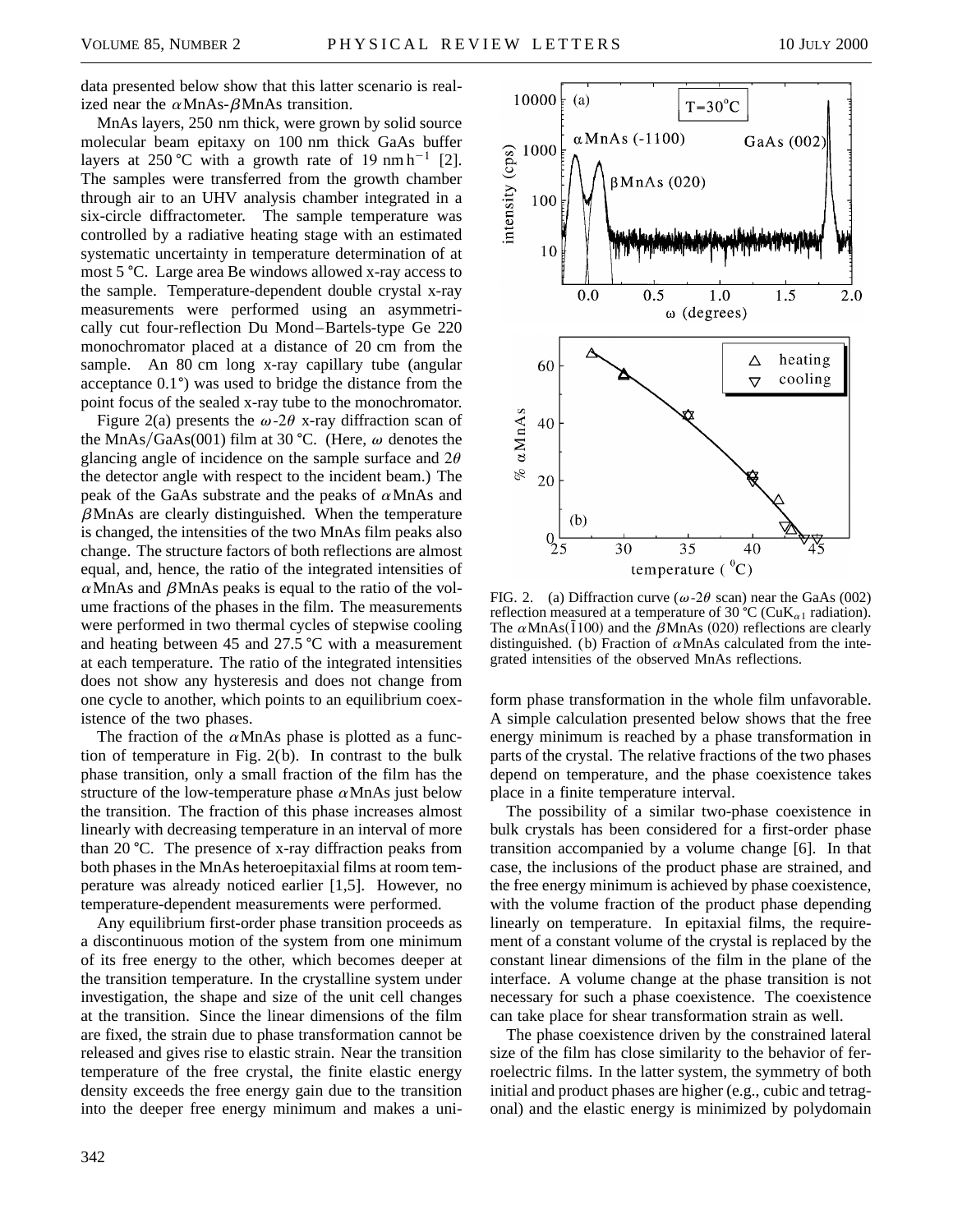structures consisting of domains of the product phase with different orientations (twins) [7]. The coexistence between the initial and the product phases was also considered theoretically [8]. It was shown that the transition is irreversible, because the equilibrium domain structures depend on the direction of the transition. In the system considered in the present paper, the crystallographic orientation of the film with respect to the substrate is unique, which results in a reversible transition.

Let us consider first, for the sake of clarity, a onedimensional model system, and then extend the results to epitaxial films. The system can be thought of as beads on a string, and the phase transition consists in an abrupt change of the equilibrium mean distance between the beads. The difference between the free energy densities in the two phases  $\Delta f = f_2 - f_1$  favors phase 1 on one side of the transition (where it is positive) and phase 2 on the other side. At the transition temperature,  $\Delta f = 0$ . If the system is free to expand, the change of the relative distances between particles at the transition (called the phase transformation strain) is  $\eta_0$ . We explore the situation when the system cannot change the total length and, hence, cannot reach the equilibrium distance between particles after the transition. Let us introduce the total strains  $\varepsilon_1$  and  $\varepsilon_2$ which are relative changes of the interatomic distances in the two phases in the actual state of the system.

The elastic free energy densities in the phases 1 and 2 are  $\mathcal{I} \varepsilon_1^2$  and  $\mathcal{I} (\varepsilon_2 - \eta_0)^2$ , where  $\mathcal I$  is the relevant elastic modulus. Then, if the phases are allowed to coexist and the fraction of the phase 1 is  $\xi$ , the mean free energy density is

$$
f = \xi(f_1 + \mathcal{L}\varepsilon_1^2) + (1 - \xi)[f_2 + \mathcal{L}(\varepsilon_2 - \eta_0)^2].
$$
  
(1)

The requirement of the constant length of the system relates the total strains in the two phases:

$$
\xi \varepsilon_1 + (1 - \xi)\varepsilon_2 = 0. \tag{2}
$$

The minimum of the free energy (1) over the total strains  $\varepsilon_1$  and  $\varepsilon_2$ , and the fraction  $\xi$  of phase 1, subject to the constraint (2) is reached at

$$
1 - \xi = -\frac{\Delta f}{2\mathcal{I}\,\eta_0^2}.\tag{3}
$$

When  $\Delta f$  takes small negative values near the transition temperature, the free system uniformly proceeds into phase 2. However, from Eq. (3) it follows that only some fraction of system of fixed length is in phase 2. This fraction linearly increases with the deviation from the transition temperature, since  $\Delta f$  is a linear function of  $T - T_0$ near the transition (here  $T$  is the temperature and  $T_0$  is the transition temperature). The free energy density at the minimum is equal to  $f = -(\Delta f)^2/(4\mathcal{I}\,\eta_0^2)$ , and it can be easily checked that this value is smaller than the values at the terminal points  $\xi = 0$  and  $\xi = 1$ . Thus, we find that the restriction of the total length of the system gives rise to a strain-driven phase coexistence in a finite temperature interval given by Eq. (3) within  $0 < \xi < 1$ .

Proceeding to strained heteroepitaxial films, we take into account, as in the model above, only the elastic energies of the phases and the temperature-dependent difference between the free energy densities of a free crystal in the two phases  $\Delta f$ . We neglect the energy of the domain boundaries between the phases, the changes in the filmsubstrate interfacial energy, and the magnetic energy. We assume that at the transition (which is close to room temperature in the system under consideration) misfit dislocations are not generated but can glide along the interface, which imposes a restriction only on the total length of the film along the interface (or, equivalently, the mean strain in it). The energy of the domain boundaries and the magnetic energy are essential in determining the domain sizes and configurations, which are out of the scope of the present paper. We note that the domain boundary energy includes the energy of the misfit between the domains of different phases, since they have different spacings normal to the film-substrate interface.

The film can freely expand normal to its plane, and, hence, stress normal to the film is absent,  $\sigma_{zz} = 0$ . We introduce the elastic strain tensors  $\hat{e}_{\alpha}$  and  $\hat{e}_{\beta}$  for the two phases under consideration and use the condition  $\sigma_{zz} = 0$  to relate the strain components:  $e_{zz} =$  $-[p/(1-p)](e_{xx} + e_{yy})$ . Here, *ê* denotes the elastic strain tensor for a particular phase. The film is assumed to be elastically isotropic,  $\nu$  is the Poisson ratio, and the *z* axis is normal to the film (see Fig. 1). Then, calculating the in-plane stress components, we express the strain energy density for a particular phase as

$$
fel = \mathcal{L}_0(e_{xx}^2 + 2\nu e_{xx}e_{yy} + e_{yy}^2), \qquad (4)
$$

where  $\mathcal{E}_0 = E/2(1 - \nu^2)$ , and *E* is the Young modulus.

Let  $\hat{\eta}_{\alpha}(T)$  and  $\hat{\eta}_{\beta}(T)$  be the intrinsic strain tensors of the two phases. They describe the changes of the lattice spacings in free bulk crystals and include both the discontinuous jump at the first-order phase transition temperature and smooth variations of the spacings below and above the transition, in particular, thermal expansion. The latter contribution is important, since the linear thermal expansion coefficients of MnAs are anomalously large and can be estimated from the measurements on bulk crystals [4] as  $(1 \pm 0.5) \times 10^{-4}$  K<sup>-1</sup>, at least one order of magnitude larger than that of GaAs ( $6 \times 10^{-6}$  K<sup>-1</sup>). The uncertainty in the value above reflects discrepancies between different studies [4]. We also note that  $\alpha$  MnAs has a negative thermal expansion in the hexagonal plane (i.e.,  $\eta_{\alpha xx} = \eta_{\alpha zz} < 0$ ).

The change of the lattice spacing in the film, measured in x-ray diffraction experiments, is described by the total strain  $\hat{\varepsilon} = \hat{\eta} + \hat{e}$ . The size of the film along the interface, and, hence, the mean total strain, does not depend